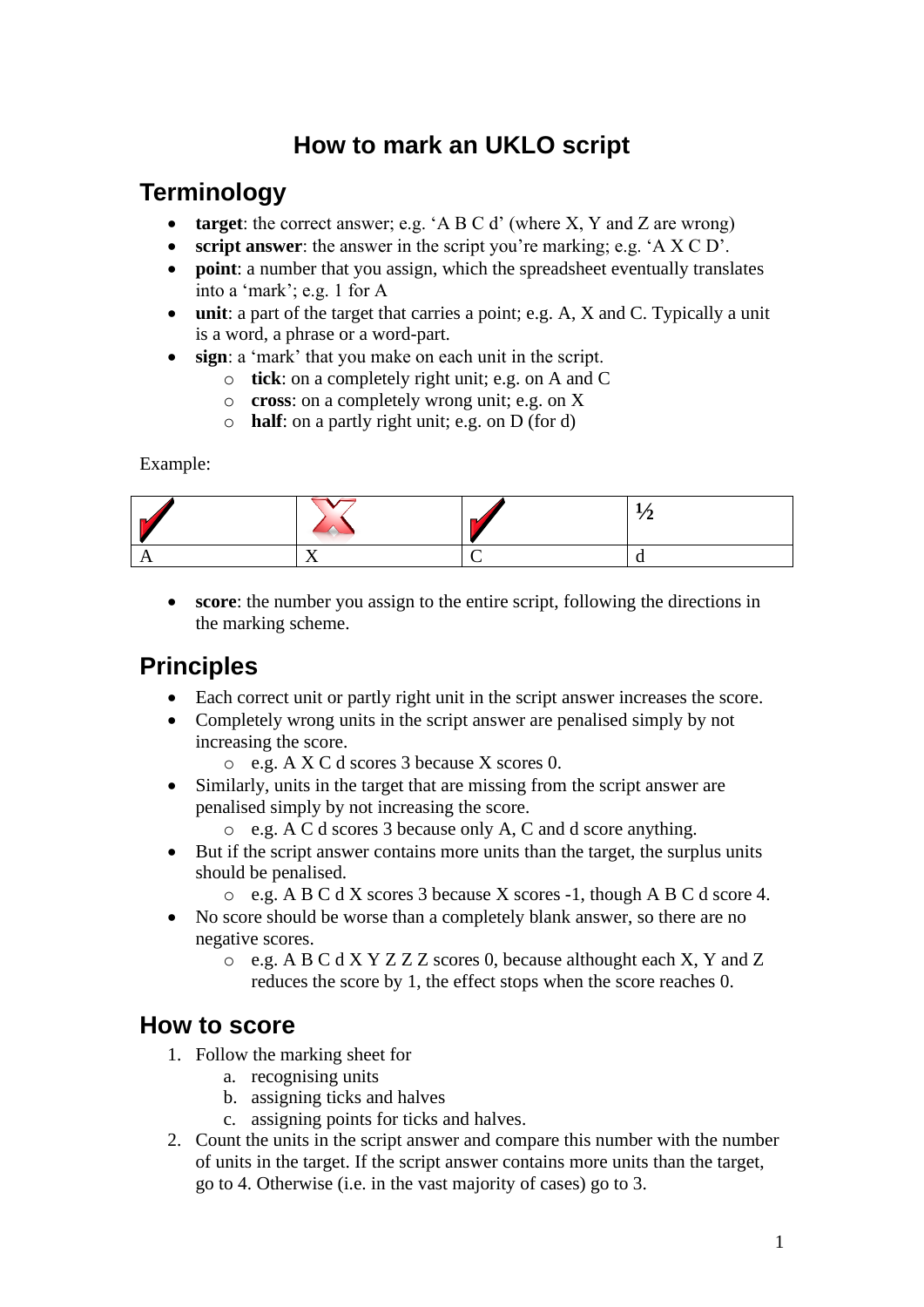- 3. Add up all the points for ticks and halves. That's the score.
- 4. As in 3, but then deduct the number of surplus units, i.e. the difference between the numbers of units in the script answer and in the target.

## **UKLO 2012 Round 1**

#### **Q1. Being with it in Yolmo (5 marks, 9 points)**

- Units: items #a-g.
- Points per unit:
	- $\circ$  #a-e: 1 point each if all correct;  $\frac{1}{2}$  if one mistake.
	- $\circ$  #f, g: 2 points each if all correct; 1 if one mistake;  $\frac{1}{2}$  if two mistakes

| a. .                             | b. mother                       | c. walk | d. buy clothes | e. with my |  |
|----------------------------------|---------------------------------|---------|----------------|------------|--|
|                                  |                                 |         |                | voice      |  |
| f. ngà ngàki ádzi nyímu tó sake. |                                 |         |                |            |  |
|                                  | ' g.ngà ngàki khíki kwèla nyòke |         |                |            |  |

#### **Q2. Danish numbers (5 marks, 10 points)**

- Units: items #a-j.
- Points per unit:
	- o 1 per correct answer.
	- o ½ per almost correct answer, e.g. extra *halv,* one wrong word-part

| a. 23   | b. 56        | c. 64                                         | u. | e. 9           |  |
|---------|--------------|-----------------------------------------------|----|----------------|--|
| f. otte | g. syvogtyve | $\vert$ h. seksogtredive $\vert$ i. femogtres |    | otteoghalyfems |  |

#### **Q3d. Dutch past participles (10 marks, 10 points)**

- $\bullet$  Units: items #1-10
- Points per unit:
	- o 1 per correct answer.
	- o ½ per almost correct answer

| gedeeld   | gehoord | getapt  | verhuisd | geland    |  |
|-----------|---------|---------|----------|-----------|--|
| 6 geklopt | gemokt  | gerookt | ' gerot  | l0 getobd |  |

#### **Q3w. Welsh libraries (10 marks, 18 points)**

- Units: items  $#1-15$
- Points per unit:
	- o #10, 14, 15: 2 points each
	- o otherwise: 1 point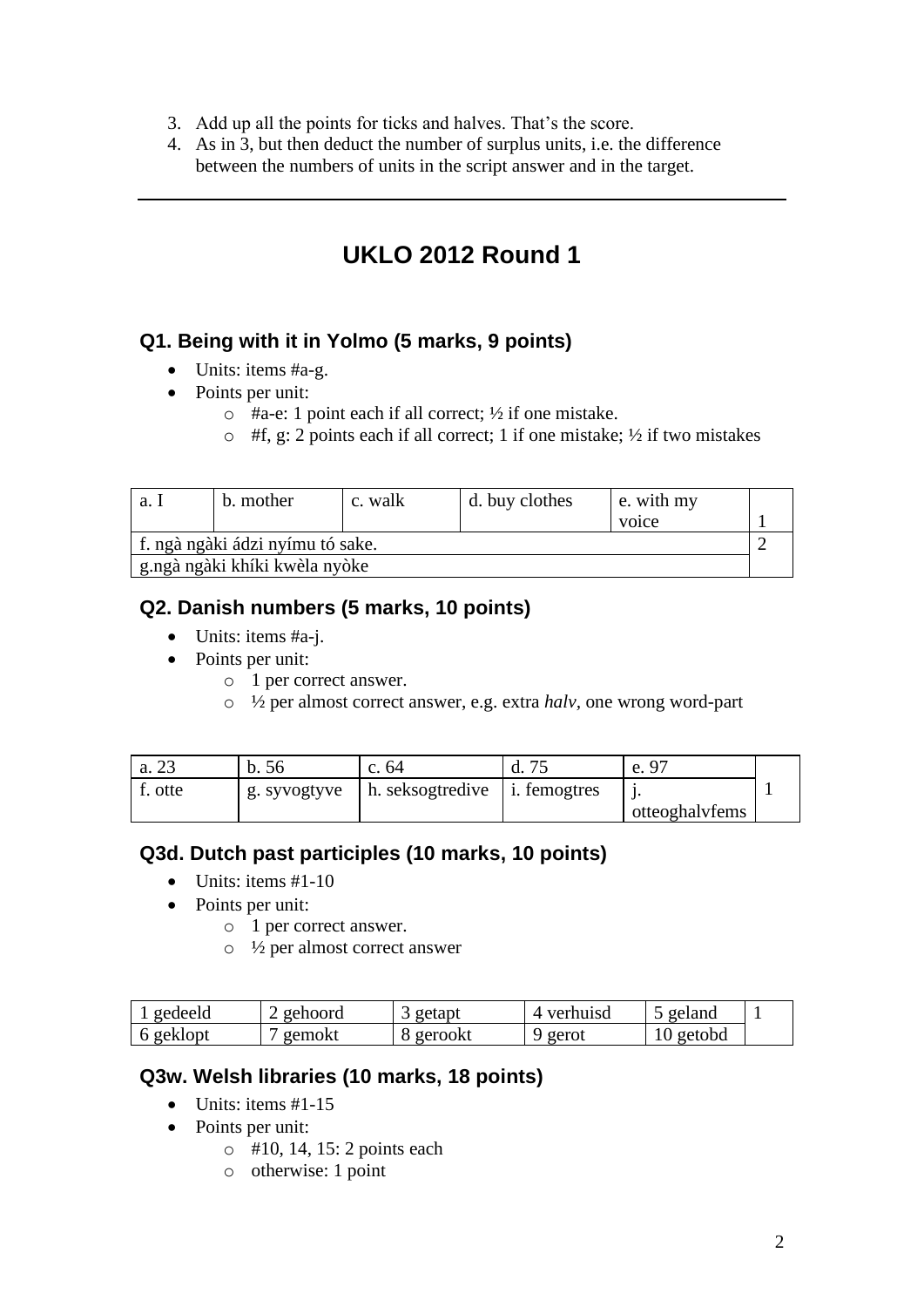- $\circ$  ½ if the only error is wrong order of words
- o half points for one correct form when two are requested
- o no points for right word with wrong mutation (change of first consonant) or wrong suffix.

| 1 llyfrau  | 2 llyfrgell, | 3              | 4 Cymru       | 5 Gwynedd,       |  |
|------------|--------------|----------------|---------------|------------------|--|
|            | lyfrgell     | llyfrgelloedd  |               | Ngwynedd         |  |
| 6 oddi     | 7 bras       | 8              | 9 ceisiadau   | $10$ llyfr       |  |
| fewn       |              | gyfrifiaduron, |               | (2 points)       |  |
|            |              | cyfrifiaduron  |               |                  |  |
| 11 llyfrau | 12           | 13 oddi fewn   | 14ar          | 15 unrhyw lyfrau |  |
| am ddim    | cylchgrawn   | Gwynedd        | gyfrifiaduron | (2 points)       |  |
| (accept:   | <b>bras</b>  |                | (2 points)    |                  |  |
| lyfrau)    |              |                |               |                  |  |

## **Q4. Haitian (10 marks, 12 points)**

- $\bullet$  Units: items #1-12
- Points per unit:
	- o 1 per correct answer.
	- $\circ$  1/2 for correct 'the' without noun in #9-12, but not for correct noun without 'the'.

| 1 nan     | $2$ an          | 3 <sup>1a</sup> | 4 an      |  |
|-----------|-----------------|-----------------|-----------|--|
| $5$ la    | 6 a             | $7 \text{ lan}$ | 8 an      |  |
| 9 kouto a | $10 k\delta$ yo | 11 sant lan     | 12 liv la |  |

### **Q5. Esperanto (15 marks, 18 points)**

- Ignore  $(a)$  'on answer sheet.
- Units:
	- o English (each a separate verb):
		- First tense (T1): past or present verb-form (*was, had, chased*) or future (*will, is going to*
		- Second tense (T2): a form of *have* (*has, have*), of *be going to*, or the absence of either.
		- 'Voice' (V): a form of *be* followed by a 'past participle', e.g. *was eaten*, or its absence.
		- e.g. *will be going to be eaten* = T1 (will) T2 (be going to) V (be eaten).
	- o Esperanto (endings on the main verb):
		- T2 ( $i/a$ /o or nothing) + V ( $t$ /nt or nothing) + T1 ( $i s/a s$ /os)
			- $\bullet$  i(s) = past, a(s) = present, o(s) = future
			- $\bullet$  t = passive, nt or nothing = active;
			- **•** e.g. *manĝantis* = manĝ + T2 ( a) + V (nt) + T1 (is)
			- e.g.  $\hat{c}$ *asos* =  $\hat{c}$ as + T2 () + V () + T1 (os)
	- o Esperanto (just #6): -*on* case-marker on *kapron*.
- Points per unit: 1
	- o No marks just for nouns (goat, cat, dog) or verb (eat, chase).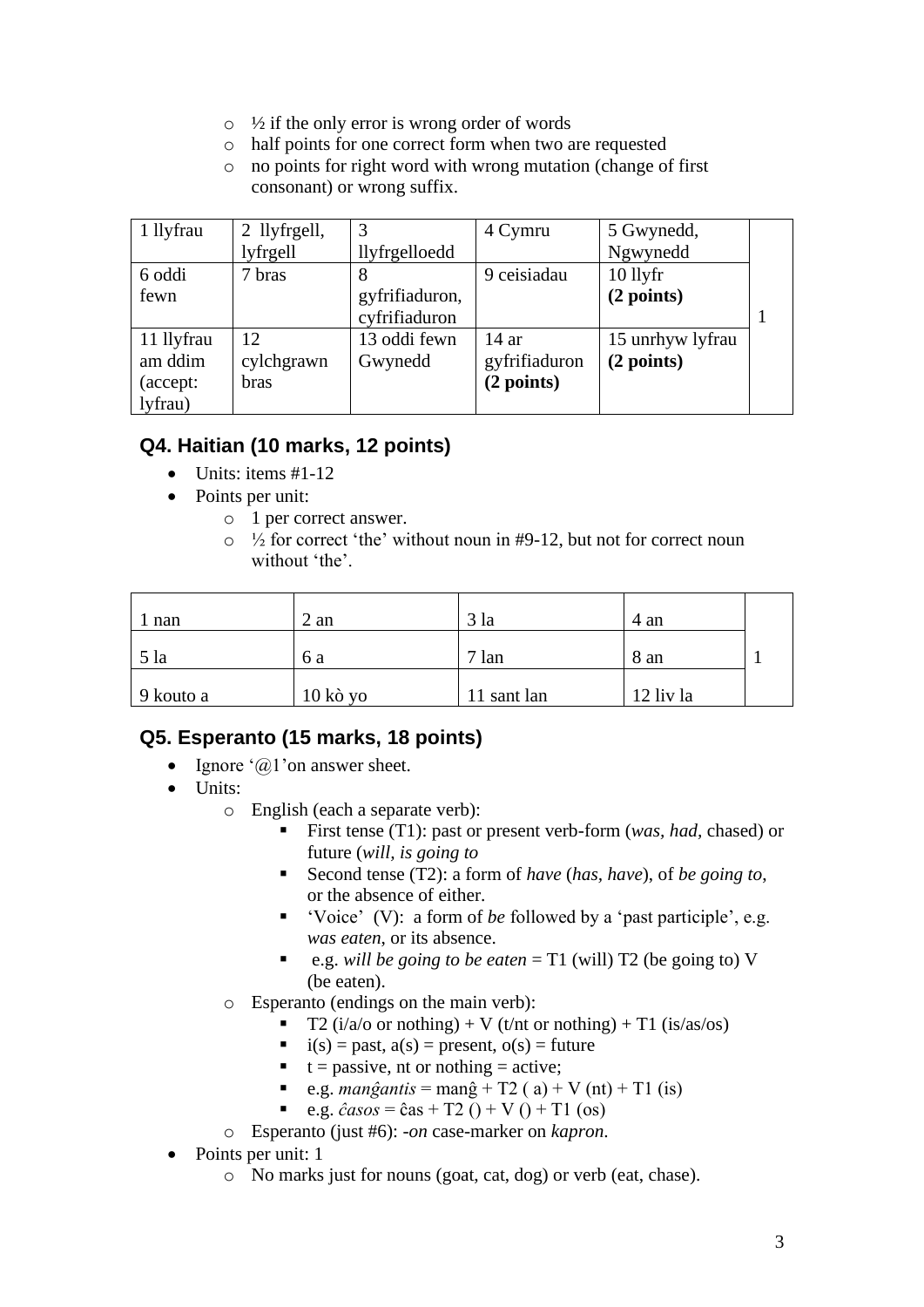- o Half for accidental use of wrong word (e.g. *chased* for *eaten*; *antis* for *manĝantis*).
- Accept:
	- o Any order of *la kapro(n), la hundo* and verb.

| 1. The goat will be going to eat. |  |
|-----------------------------------|--|
| 2. The goat has been eaten.       |  |
| 3. The cat had been chased.       |  |
| 4. La kapro manĝantis.            |  |
| 5. La hundo manĝatas.             |  |
| 6. La hundo ĉasos la kapron.      |  |

#### **6. Crocodile Bardi (15 marks, 11 points)**

- Units: pairing of a number with a letter.
- Points per unit: 1. No  $\frac{1}{2}$  marks.

|            |  |   |   | - |  |  |  |  |
|------------|--|---|---|---|--|--|--|--|
| <b>ALL</b> |  | - | M |   |  |  |  |  |

### **7. Waorani numbers (20 marks, 21 points)**

- Units: item 4-10
- Points per unit: 3. No  $\frac{1}{2}$  marks not even if the only error is the omission of *go*.
- Accept: missing accents etc.

| $\vert 4=$ mẽña go mẽña    | $8 =$ mẽña mẽña mẽña mẽña      |  |
|----------------------------|--------------------------------|--|
| $ 5=\tilde{a}$ ẽmãẽmpoke   | $9 = 5$ ẽmãẽmpoke mẽña go mẽña |  |
| $6 = 5$ emãempoke go aroke | $10 = \texttt{tipäëmpoke}$     |  |
| $ 7 =$ ãẽmãẽmpoke go mẽña  |                                |  |

### **8. Arcturan (20 marks, 10 points)**

NB There are serious errors in the data on the question paper:

- CEN 7 *latok* for *lalok*
- ARC 5 *total* for *totat*
- ARC 12: *mat* for *nnat*, last three words (*arrat vat gat*) missing.

These errors could mislead candidates into using *mok* instead of *clok*. Otherwise they probably just generally confused the candidates.

- Units: single words
- Points per unit: 5/6 (!!! Sorry ..... Calculate the total with 1 per unit, then x 5/6 and round up or down to the nearest .5).
- Accept:
	- o any order of words.
	- o #2 with or without *crrrok*.
	- o *erok* for *wiwok* and *mok* for *clok* (but not both *erok* and *wiwok* or *mok* and *clok*).